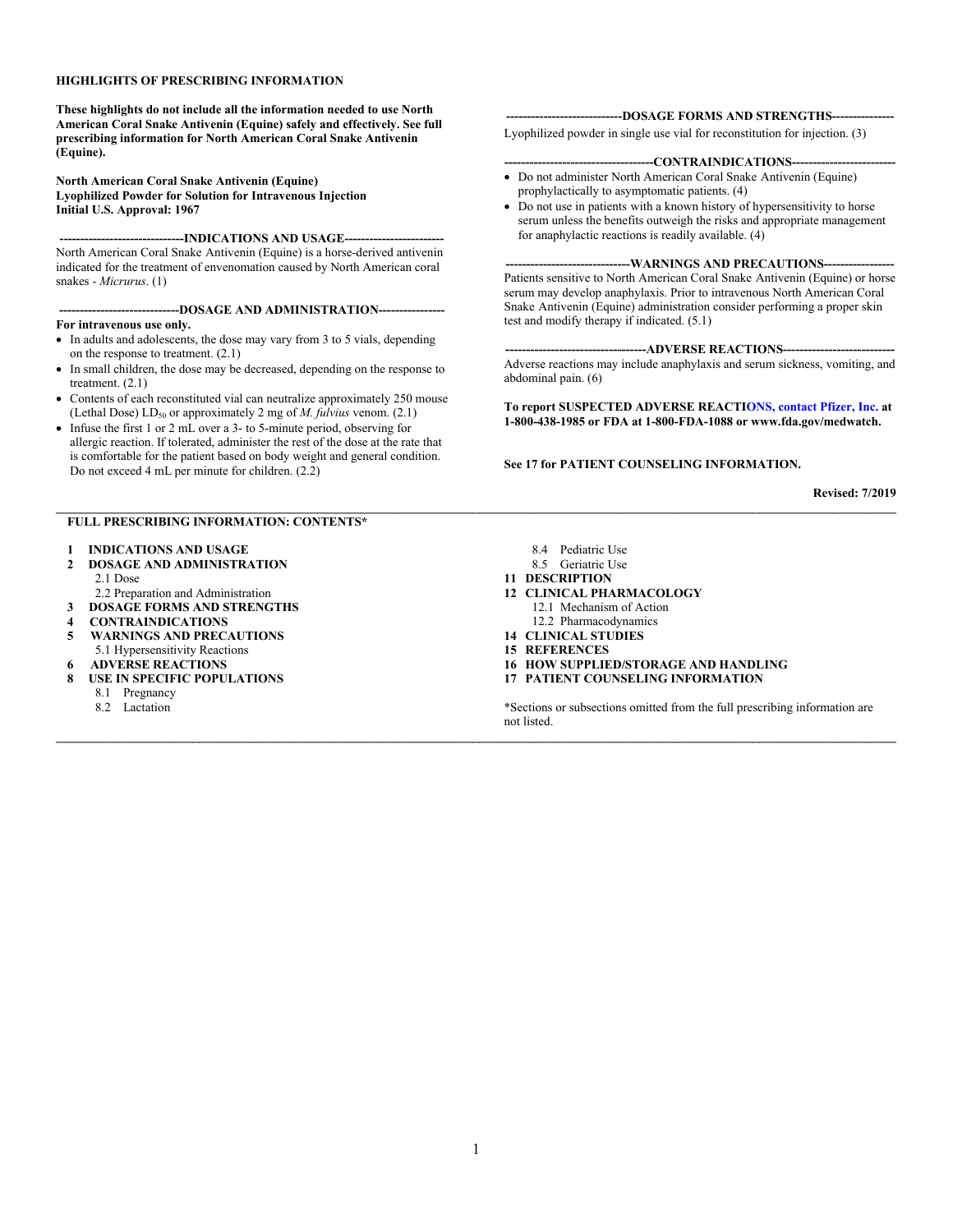# **FULL PRESCRIBING INFORMATION**

# **1 INDICATIONS AND USAGE**

North American Coral Snake Antivenin (Equine) is indicated only for the treatment of envenomation caused by bites of North American coral snakes - *Micrurus* (including the eastern and Texas varieties).

# **2 DOSAGE AND ADMINISTRATION**

### **For intravenous use only.**

## **2.1 Dose**

- Contents of each reconstituted vial can neutralize approximately 250 mouse (Lethal Dose) LD<sub>50</sub> or approximately 2 mg of *Micrurus fulvius fulvius* (*M. f. fulvius)* venom.
- In adults and adolescents, the dose may vary from 3 to 5 vials, depending on the response to treatment.
- In small children, the dose may be decreased, depending on the response to treatment.

## **2.2 Preparation and Administration**

## Preparation

- Pry off the small metal disc in the cap over the diaphragms of the vials of North American Coral Snake Antivenin (Equine) and remove cap from diluent vials.
- Swab the exposed surface of the rubber diaphragms of both vials with an appropriate germicide.
- Withdraw 10 mL diluent (Sterile Water for Injection, USP) using a sterile syringe and needle, and insert the needle through the stopper of the vacuum-containing vial of North American Coral Snake Antivenin (Equine).
	- o The vacuum in the North American Coral Snake Antivenin (Equine) vial will pull the diluent out of the syringe into the vial. Allow room air to be pulled into the North American Coral Snake Antivenin (Equine) vial until all vacuum is released.
	- o Point the needle at the center of the lyophilized pellet of North American Coral Snake Antivenin (Equine) so that the diluent stream will wet the pellet.
- Reconstitute by swirling, not by shaking, for 1 minute, at 5-minute intervals until you observe complete dissolution of the lyophilized North American Coral Snake Antivenin (Equine). Complete reconstitution usually requires at least 30 minutes.

## Administration

- Parenteral drug products should be inspected visually for particulate matter and discoloration prior to administration, whenever solution and container permit.
- Start an intravenous infusion of 250 to 500 mL of Sodium Chloride Injection, USP.
- Determine whether the patient has hypersensitivity to horse-serum in order to evaluate treatment decisions, and to prepare for treatment of anaphylaxis if it occurs *[see Warnings and Precautions (5.1)]*.
- After reconstitution of the lyophilized North American Coral Snake Antivenin (Equine) administer the contents of 3 to 5 vials (30 to 50 mL) intravenously by slow injection directly into the intravenous tubing or the reservoir bottle of the intravenous solution. If added to reservoir bottle, mix by gentle swirling – do not shake.
- Administer the first 1 or 2 mL over a 3- to 5-minute period with careful observation of the patient for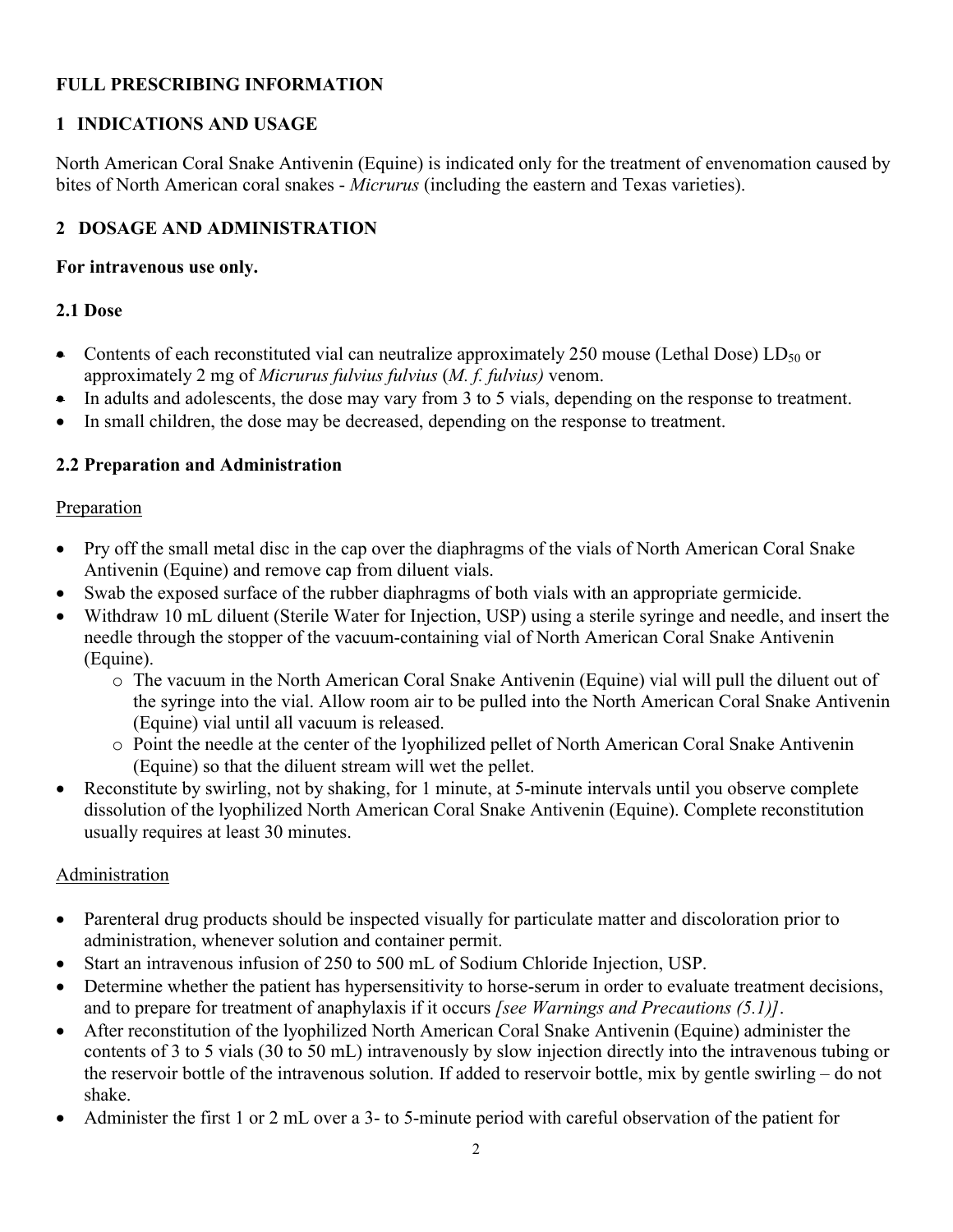evidence of an allergic reaction. If no signs or symptoms of anaphylaxis appear, continue the injection or intravenous infusion.

- Adjust the infusion rate by the severity of signs and symptoms of envenomation and tolerance of North American Coral Snake Antivenin (Equine). Administer at the maximum safe rate for intravenous fluids, based on body weight and general condition of the patient.
	- o For adults, if given by intravenous infusion to a previously healthy adult, allow 250 or 500 mL to run in within 30 minutes;
	- o For small children, allow the first 100 mL to run in rapidly but then decrease to a rate not to exceed 4 mL per minute. Response to treatment may be rapid and dramatic.
- Observe the patient carefully and administer additional North American Coral Snake Antivenin (Equine) intravenously as required.

## **3 DOSAGE FORMS AND STRENGTHS**

Each package contains one single use vial with lyophilized North American Coral Snake Antivenin (Equine) for dilution with 10 mL of diluent (Sterile Water for Injection, USP). Contents of each reconstituted vial can neutralize approximately 250 mouse (Lethal Dose) LD<sub>50</sub> or approximately 2 mg of *M. f. fulvius* venom.

# **4 CONTRAINDICATIONS**

- Do not administer North American Coral Snake Antivenin (Equine) prophylactically to asymptomatic patients.<sup>1</sup>
- Do not administer North American Coral Snake Antivenin (Equine) to patients with a known history of hypersensitivity to horse serum unless the benefits outweigh the risks and appropriate management for anaphylactic reactions is readily available.

# **5 WARNINGS AND PRECAUTIONS**

## **5.1 Hypersensitivity Reactions**

Patients sensitive to North American Coral Snake Antivenin (Equine) or horse serum may develop anaphylaxis. Prior to intravenous North American Coral Snake Antivenin (Equine) administration, consider performing a proper skin test and modify therapy if indicated.

Consider the following precautions to manage hypersensitivity reactions:

- Emergency medical care (e.g., epinephrine, intravenous antihistamines and/or albuterol) should be readily available.
- Carefully monitor patients for signs and symptoms of an acute allergic reaction (e.g., urticaria, pruritus, erythema, angioedema, bronchospasm with wheezing or cough, stridor, laryngeal edema, hypotension, tachycardia).
- Follow-up all patients for signs and symptoms of delayed allergic reactions or serum sickness (e.g., rash, fever, myalgia, arthralgia).

Patients who receive a course of treatment with a foreign protein such as North American Coral Snake Antivenin (Equine) may become sensitized to it. Therefore, use caution when administering a repeat course of treatment with North American Coral Snake Antivenin (Equine) for a subsequent envenomation episode.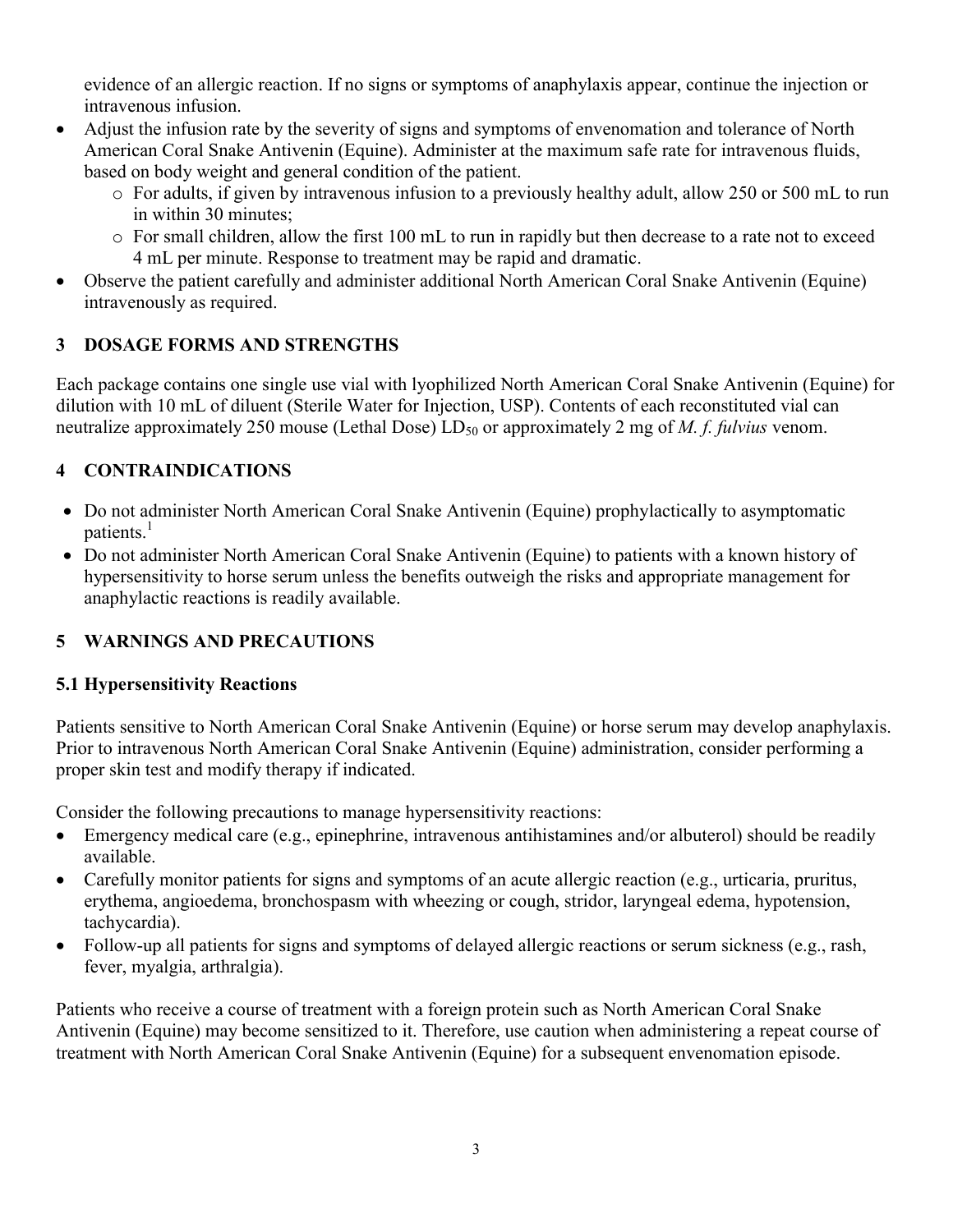## **6 ADVERSE REACTIONS**

The most common adverse reactions observed after treatment with North American Coral Snake Antivenin (Equine) were anaphylaxis and serum sickness, vomiting, and abdominal pain. Because these reactions were reported voluntarily from a population of uncertain size, it is not always possible to estimate their frequency reliably or to establish a causal relationship to drug exposure.

### **8 USE IN SPECIFIC POPULATIONS**

#### **8.1 Pregnancy**

#### Risk Summary

There are no available human data that establish developmental toxicity related to the use of North American Coral Snake Antivenin (Equine). There are no available animal data informing the North American Coral Snake Antivenin (Equine)-associated risk. North American Coral Snake Antivenin (Equine) should be given to a pregnant woman only if clearly required. In the US general population, the background risk of major birth defects is 2-4% and of miscarriage is 15-20% in clinically recognized pregnancies.

### **8.2 Lactation**

#### Risk Summary

Lactation studies have not been conducted with North American Coral Snake Antivenin (Equine). It is not known whether North American Coral Snake Antivenin (Equine) is excreted in human milk. North American Coral Snake Antivenin (Equine) should be administered to lactating women only if clearly indicated. The developmental and health benefits of breastfeeding should be considered along with the mother's clinical need for North American Coral Snake Antivenin (Equine) and any potential adverse effects on the breastfed child from North American Coral Snake Antivenin (Equine) or from the underlying maternal condition.

### **8.4 Pediatric Use**

Controlled clinical studies of safety and effectiveness in pediatric patients have not been conducted.

Potential cases of Coral Snake envenomation and subsequent treatment with North American Coral Snake Antivenin (Equine) have been reported in pediatric patients;<sup>2</sup> adverse reactions included anaphylaxis (wheezing) requiring treatment with epinephrine, vomiting, and abdominal pain.

### **8.5 Geriatric Use**

Specific studies in elderly patients have not been conducted.

### **11 DESCRIPTION**

North American Coral Snake Antivenin (Equine) is a sterile lyophilized powder for solution for injection containing serum globulins obtained by fractionating blood from healthy horses that have been immunized with eastern coral snake (*Micrurus fulvius fulvius*) venom. Prior to lyophilization, the product contains 0.25% phenol.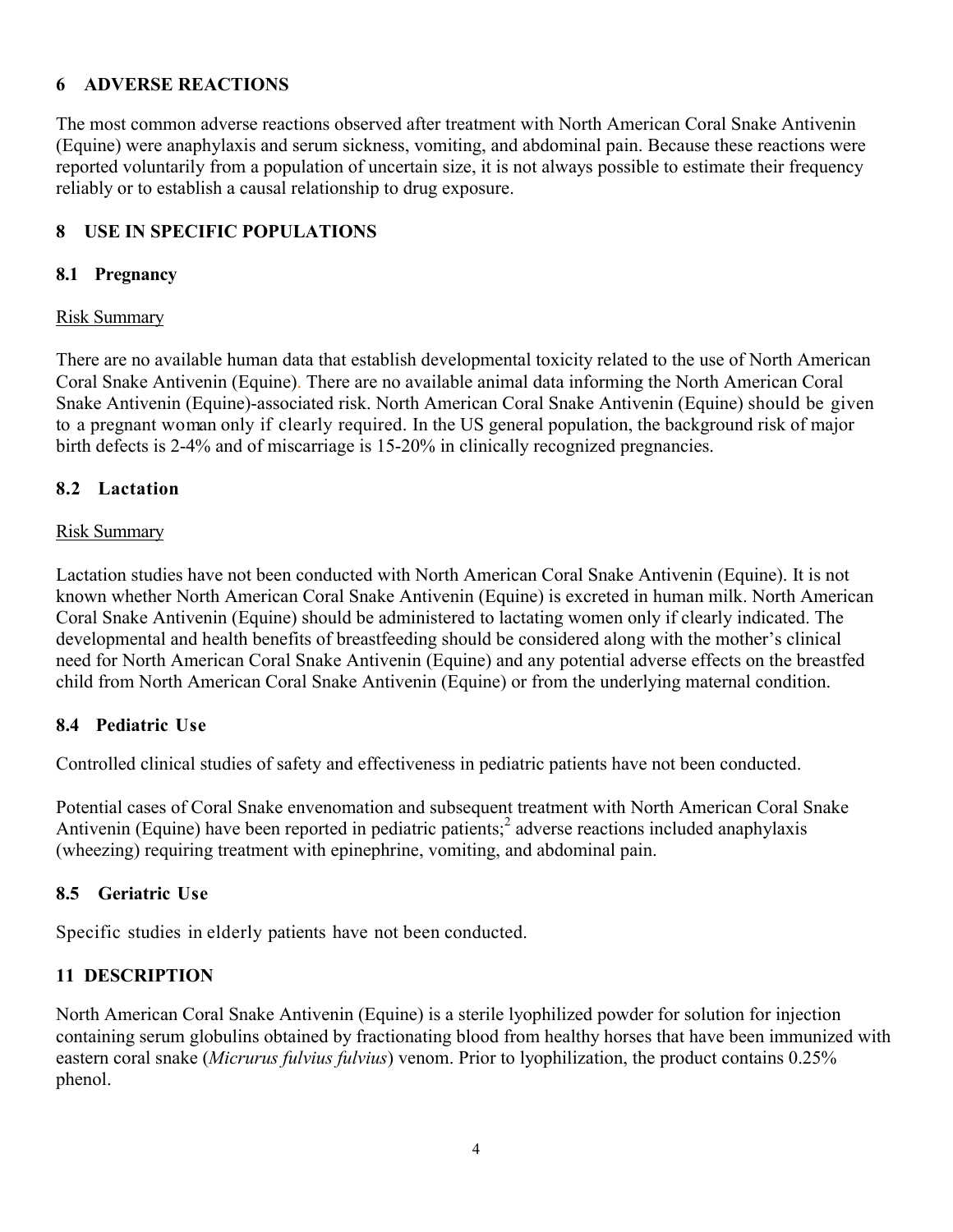## **12 CLINICAL PHARMACOLOGY**

## **12.1 Mechanism of Action**

North American Coral Snake Antivenin (Equine) specifically binds to and neutralizes coral snake venom.

## **12.2 Pharmacodynamics**

North American Coral Snake Antivenin (Equine) is standardized for potency in mice in terms of its  $LD_{50}$ neutralizing capacity per milliliter as determined by intravenous injection of a graded series of mixtures of North American Coral Snake Antivenin (Equine) with *M. f. fulvius* venom. Based on this assay system, the reconstituted contents of each vial (10 mL) will neutralize approximately 250 mouse  $LD_{50}$  or approximately 2 mg of *M.f. fulvius* venom.

The results of cross-neutralization tests indicate that North American Coral Snake Antivenin (Equine) will neutralize the venom of *M. fulvius tenere* (Texas coral snake) but will not neutralize the venom of *Micruroides euryxanthus* (Arizona or Sonoran coral snake).

# **14 CLINICAL STUDIES**

There have been no well-controlled clinical studies of the use of North American Coral Snake Antivenin (Equine) in patients experiencing envenomation by the Eastern Coral Snake, however a retrospective analysis<sup>3</sup> has been published of 387 coral snake exposures treated in a healthcare facility in Florida between 1998 and 2010, including 252 patients who were treated with North American Coral Snake Antivenin (Equine). Patients were managed according to different treatment strategies: (a) asymptomatic at ED arrival and treated empirically  $(n=134)$ ; (b) asymptomatic at ED arrival, but treatment withheld until symptoms appeared  $(n=106)$ ; 6 of the 106 received North American Coral Snake Antivenin (Equine) at some point; the remainder were never treated); (c) symptomatic at ED arrival and treated with North American Coral Snake Antivenin (Equine) (n=112); and (d) symptomatic at ED arrival but not treated with North American Coral Snake Antivenin (Equine) ( $n=35$ ). The average number of vials administered to treated patients was 3.75 (range  $1 - 20$  vials); the 17 patients who received repeat treatment were administered 8.3 vials, on average. There was no reported usage of foreign antivenom or acetylcholinesterase inhibitors in this case series. The 387 patients were assessed for clinical outcomes, as shown in Table 1. Outcomes codes range from full recovery with no residual effects ("No Effect") to less than full recovery with significant residual effects ("Major"). Empiric treatment of asymptomatic patients resulted in more 'moderate' and 'major' outcomes compared to withholding treatment until symptoms appeared  $(p<.001)$ , however, the patients were not randomized and selection biases could have affected this result.

| <b>Treatment Strategy</b>       | Empiric<br>$(N=134)$ | <b>Withhold</b><br>$(N=106)$ | Symptomatic<br>with AV<br>$(N=112)$ | Symptomatic<br>without AV<br>$(N=35)$ |
|---------------------------------|----------------------|------------------------------|-------------------------------------|---------------------------------------|
| Primary outcome                 |                      |                              |                                     |                                       |
| Endotracheal intubation $(\% )$ | 3(2.2)               | 1(0.94)                      | 7(6.25)                             | 0(0)                                  |
| Secondary outcomes              |                      |                              |                                     |                                       |

Table 1 – Outcome by Treatment Strategy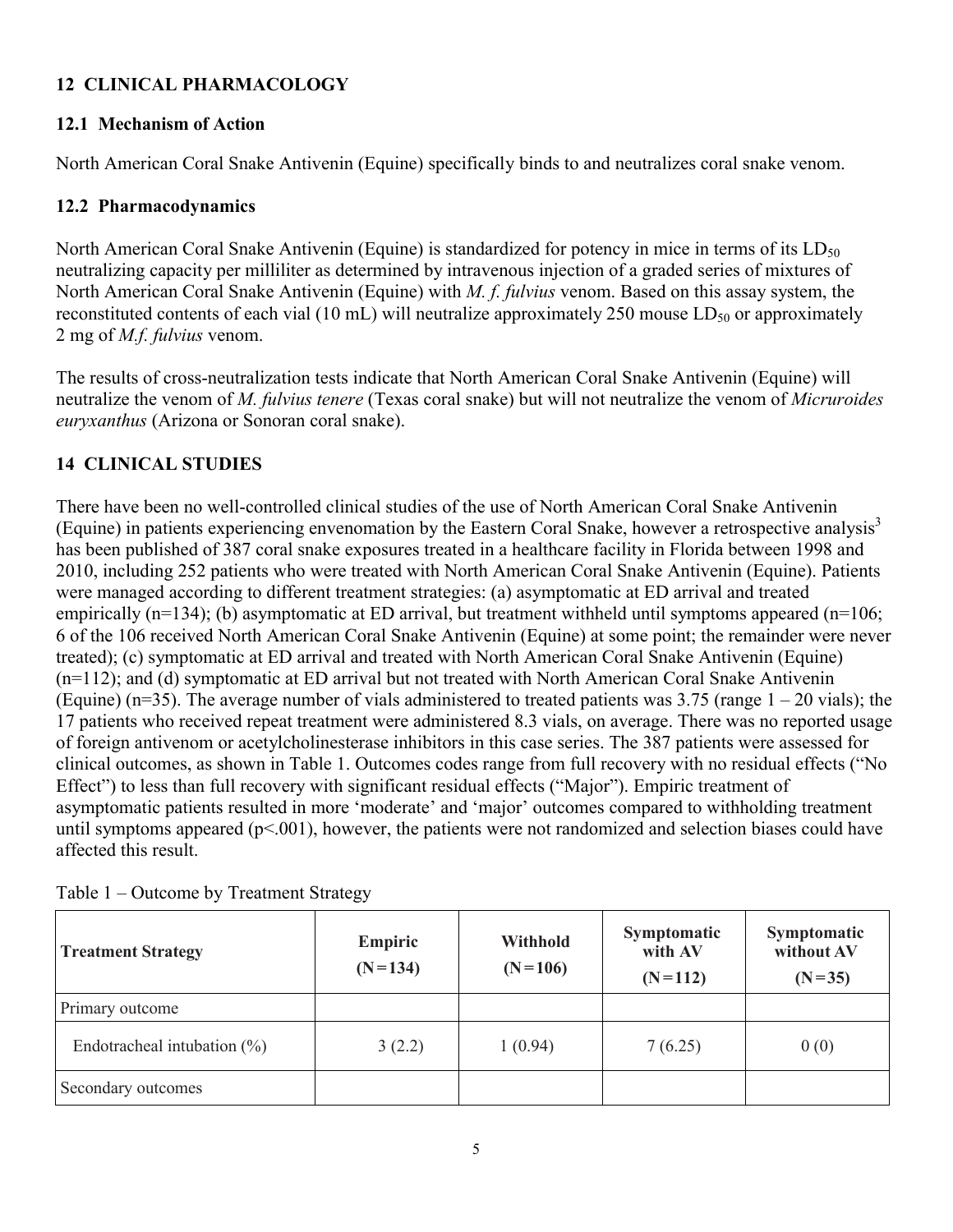| Days intubated Avg. (SD)        | 5.67(2.89) | 24 (N/A)   | 8(6.22)        | 0(0)             |
|---------------------------------|------------|------------|----------------|------------------|
| ICU admission $(\frac{9}{6})^a$ | 97(72.39)  | 49 (46.23) | 90 (80.36)     | 9(25.71)         |
| ICU LOS Avg.(SD)                | 1.5(1.18)  | 1.73(3.28) | 2.25(3.35)     | 1.3(0.5)         |
| Total LOS Avg.(SD)              | 1.58(1.56) | 1.17(2.94) | 2.47(3.68)     | 0.94(0.85)       |
| Antivenom ADR $(\%)^a$          | 26(19.4)   | 0(0)       | 20(17.86)      | 0(0)             |
| Outcome code $\%$ <sup>a</sup>  |            |            |                |                  |
| No Effect                       | 4.76       | 29.29      | $\overline{0}$ | $\mathbf{0}$     |
| Minor                           | 71.43      | 56.57      | 34.23          | 63.64            |
| Moderate                        | 20.63      | 13.13      | 54.05          | 36.36            |
| Major                           | 3.17       | 1.01       | 11.71          | $\boldsymbol{0}$ |

ADR, adverse drug reaction; AV, antivenom; Avg, average; LOS, length of stay; ICU, intensive care unit.  $a_p$  < 0.01 between empiric and withhold strategies.

Adverse reactions associated with North American Coral Snake Antivenin (Equine) administration were documented in 46 (18.25%) cases. The most common adverse reactions were hives, rash and/or welts (12%); itching (9%); shortness of breath (8%); hypotension (2%) and angioedema (1%). Antihistamines were administered to 46 patients, corticosteroids to 40, and epinephrine to 10 cases to treat these adverse reactions.

## **15 REFERENCES**

- 1. Bowden, C and Krenzelok, E: Clinical applications of commonly used contemporary antidotes, a US perspective. Drug Safety 1997; 16(1):9-47.
- 2. Sasaki, J et al: Coral snake bites and envenomation in children, A case series. Ped Emerg Care 2014; 30(4):262-5.
- 3. Wood A, Schauben J, Thundiyil J, et al. Review of Eastern coral snake (Micrurus fulvius fulvius) exposures managed by the Florida Poison Information Center Network: 1998-2010. Clin Toxicol 2013; 51(8):783-8.

### **16 HOW SUPPLIED/STORAGE AND HANDLING**

North American Coral Snake Antivenin (Equine) is supplied as a sterile lyophilized powder in single use vial (NDC 0008-0423-01) in a carton (NDC 0008-0423-03).

Store vials between 2 and  $8^{\circ}$ C (36 and 46 $^{\circ}$ F). Do not freeze.

Use the reconstituted and diluted product within 4 hours.

## **17 PATIENT COUNSELING INFORMATION**